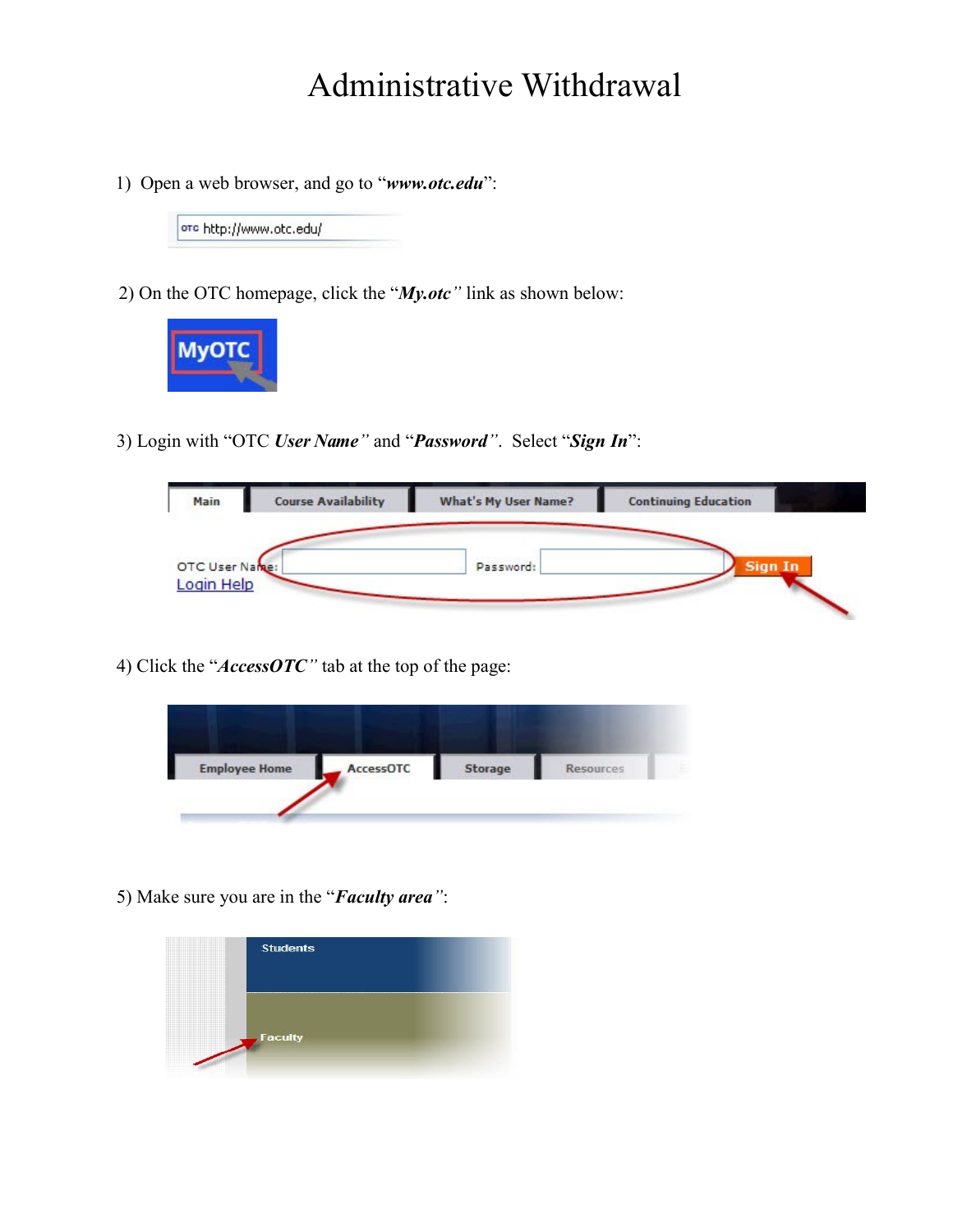## 6) Click "*Administrative Withdrawal"* under **Faculty Resources**:

|                                               | <b>Faculty Resources</b> |
|-----------------------------------------------|--------------------------|
| My Class Schedule                             |                          |
| <b>Class Roster</b>                           |                          |
| oraumu<br><b>Administrative Withdrawal</b>    |                          |
| <b>Hired</b><br>Craue Change Form (Login), to |                          |
| <b>Substitution Form (Login Required)</b>     |                          |

7) Select the *term* and *class* and hit "**SUBMIT**":

| <b>Section Name and Title</b>                                 | <b>Term</b>           | <b>Start</b><br>Date | End<br>Date | <b>Meeting Information</b>                                                                             |  |  |
|---------------------------------------------------------------|-----------------------|----------------------|-------------|--------------------------------------------------------------------------------------------------------|--|--|
| CIS-101-W04 (0100811) PERSONAL<br><b>COMPUTER APPLICATION</b> | <b>SPRING</b><br>2014 | 01/11/14             | 05/15/14    | 01/11/2014-05/15/2014 LECTURE Days to be Announced - V<br><b>BASED INSTRUCTION, Room WWW</b>           |  |  |
| CIS-101-W05 (0100812) PERSONAL<br><b>COMPUTER APPLICATION</b> | <b>SPRING</b><br>2014 | 01/11/14             | 05/15/14    | 01/11/2014-05/15/2014 LECTURE Days to be Announced - V<br>BASED INSTRUCTION, Room WWW                  |  |  |
| CIS-101-WD1 (0106610) PERSONAL<br><b>COMPUTER APPLICATION</b> | <b>SPRING</b><br>2014 | 01/11/14             | 05/15/14    | 01/11/2014-05/15/2014 LECTURE Days to be Announced, Tim<br>be AnnouncedWEB BASED INSTRUCTION, Room WWW |  |  |
| CIS-101-WD2 (0106611) PERSONAL<br><b>COMPUTER APPLICATION</b> | <b>SPRING</b><br>2014 | 01/11/14             | 05/15/14    | 01/11/2014-05/15/2014 LECTURE Days to be Announced, Tim<br>be AnnouncedWEB BASED INSTRUCTION, Room WWW |  |  |

8) Each student in class is listed along with several columns; use the *Action* column to select "*ADM. WITHDRAWAL*" or "*RE-ENROLL STUDENT*":



9) After selecting "*ADM. WITHDRAWAL*", you must add the date for the "*Last Attend Date*", or if the student has never attended class, please select "*Never Attended*":

| <b>Student</b>  | ID      | <b>Action</b>   | <b>Status</b>                          | Last<br><b>Date</b> | Attend<br>Attend Attended | <b>E-mail Add</b> |
|-----------------|---------|-----------------|----------------------------------------|---------------------|---------------------------|-------------------|
|                 |         | ADM. WITHDRAWAL | <b>New</b><br>$\overline{\phantom{0}}$ |                     |                           |                   |
| <b>DEMEDIAT</b> | arrecen |                 |                                        |                     | $T = 1$                   | LLAFFCCCO.        |